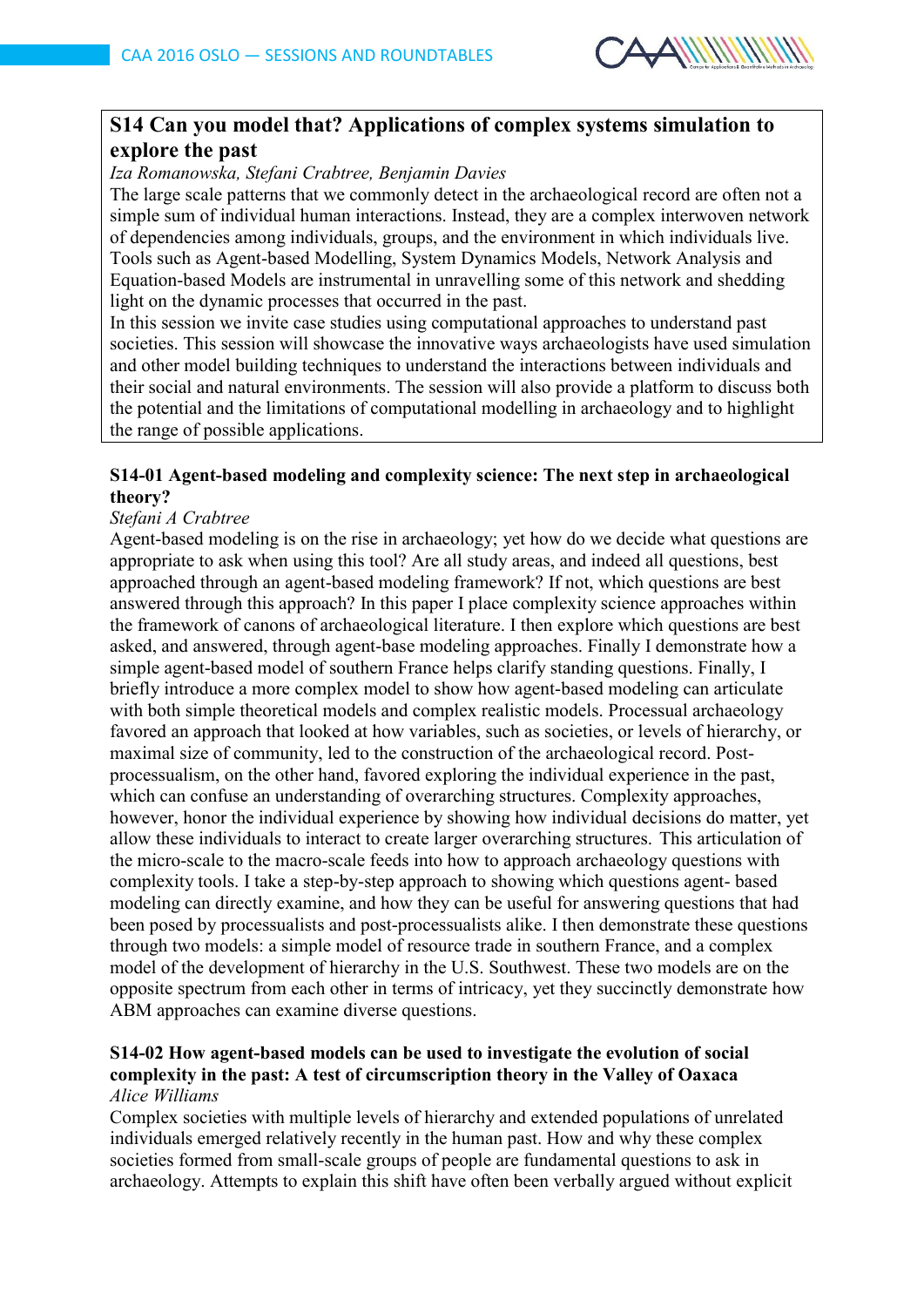

testing. The aim of this research is to test different hypotheses at a regional level by comparing the output from agent-based models with archaeological data. The emergence of increasingly complex social organisation as a beneficial trait at both the individual and group level will be understood within an evolutionary framework. Agent- based models will simulate the actions of individual villages (whether to move or accept a subordinate position) based on the costs and benefits of their situation. It is predicted that increasing the costs of moving (through increasing levels of environmental circumscription) will increase the rate at which hierarchical societies form as a successful strategy. In addition, it is predicted that a model based on real-world environmental data will be comparable with the archaeological record. Archaeological and environmental data from the Valley of Oaxaca in Mexico will be used to test these predictions. The data spans 3,000 years from early small-scale villages to the formation and collapse of the first state-level society in Mesoamerica, and is ideal to investigate changes in social complexity over time. This research shows how agent-based models can be used to link micro- with macro-level processes in the past to understand why some human societies evolved higher levels of social complexity than others.

### **14-03 Simulating archaeological landscape formation to understand late Holocene population dynamics and mobility in arid Australia**

#### *Benjamin Davies, Simon Holdaway, Patricia Fanning*

Archaeological interpretation depends on the formation of patterns in the material record, but patterns are not always discernible as the outcomes of a single set of processes. In Australia's desert regions, interpretations of patterning in late Holocene deposits range from intermittent occupation by bands of hypermobile foragers to growing semi-resident populations of complex hunter-gatherers. In particular, archaeologists have focused on the temporal distribution of radiocarbon dates that show trends and gaps consistent with interpretations of population dynamics, periodicity in occupation, and time- dependent preservation. We constructed an exploratory agent-based model around the concept of the palimpsest to evaluate the ability of the coupled processes of cultural and sedimentary deposition and erosion to form these patterns in a surface record of heat-retainer hearths. Initial results suggest that explanations invoking population dynamics or geomorphic processes have the capacity to produce qualitatively similar outcomes. Models are then reconfigured to evaluate a second proxy: optically-stimulated luminescence dates obtained from hearth stones, in order to evaluate the differential influence of these formational processes on these two proxies. The results of the modelling exercises are discussed in relation to patterning observed in the archaeological landscape at Rutherfords Creek, New South Wales, and are used to argue that the record is consistent with neither intermittent occupation or appreciable population growth, but instead indicates regular visitation by groups performing a fairly consistent set of activities during the period of interest. This study demonstrates the suitability of agent-based models for studying archaeological formation, but also how simulations can be used as both 'tools to think with' and as mechanisms for developing tests of theoretical ideas.

### **S14-04 Reinforcement learning for decision making in agent-based models**

## *Jean-Marc Montanier, Xavier Rubio-Campillo*

Understanding the decision-making processes within past societies is a challenging aspect for archaeological research. In order to validate our understanding of these behaviours, an ideal workflow would be to simulate the behaviours that we imagine are correct. We can then observe, if the imagined behaviours reproduce the evidence collected from the terrain. ABM has proved to be an efficient approach toward the realisation of this vision. However, many of the phenomenons we wish to study, require the adaptation of the agents to the context they live. For example, it would be interesting to study the behaviors of gatherer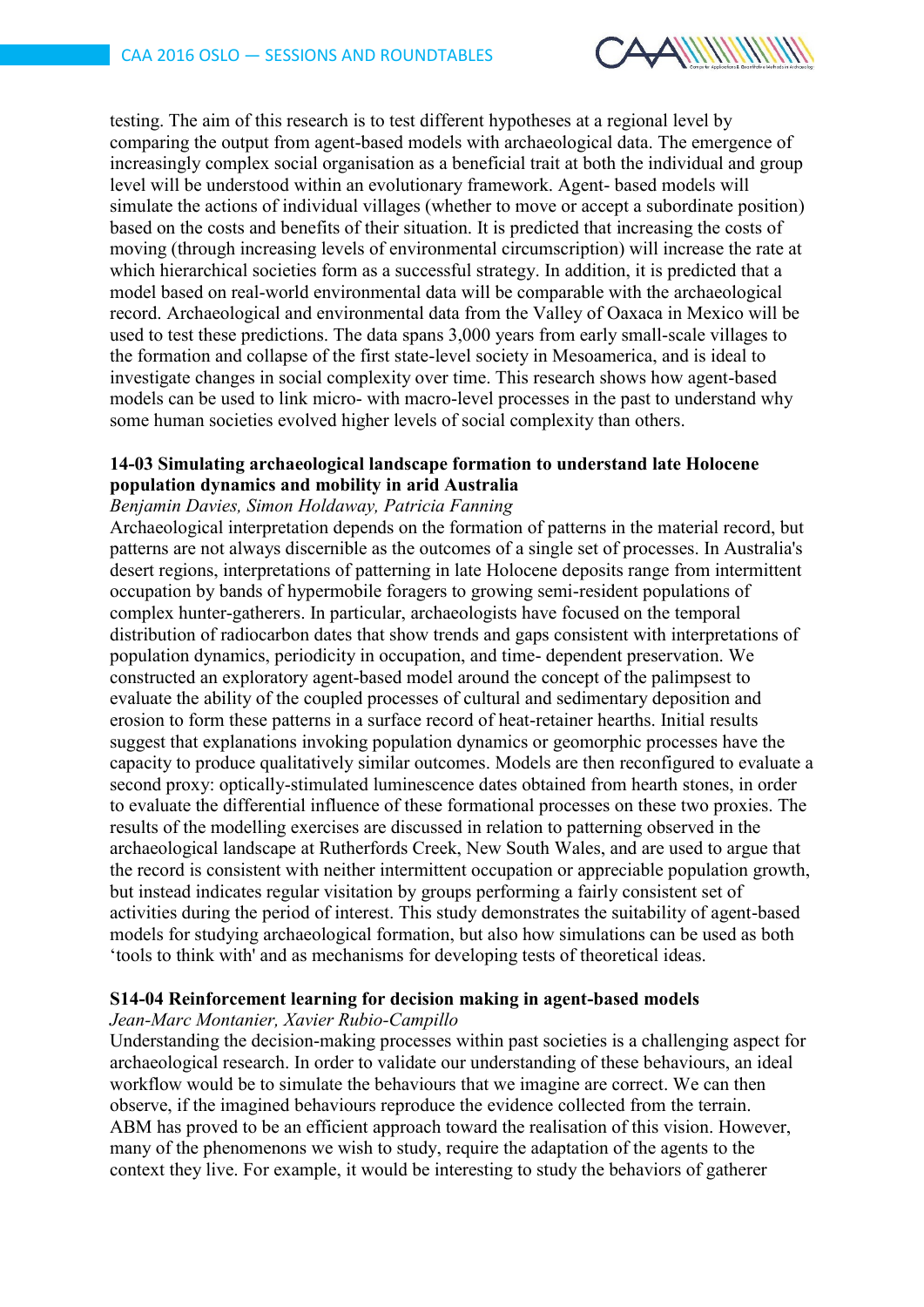

agents in front of changing environments. To face this type of situations, there is a clear need for adaptation abilities. Unfortunately, most of the current behavioural architectures used in ABMs do not let the agent adapt continuously its behaviour so as to fit the environment, thus restricting the modeling possibilities.

Reinforcement learning algorithms have been proposed to address learning problems within multi-agent settings. Once applied to past-societies models, this learning method faces two main challenges: each agent observes only part of the world and the number of states and actions an agent can face is potentially extremely large. Similar challenges have been previously been encountered by researcher applying reinforcement learning methods to multirobots scenarios. Within this article we aim to present which of the solutions previously developed can be applied to create models of past societies.

Moreover, the use of a UCT architecture has been previously proposed to address the challenge of learning in past-societies models. We will draw a comparison between reinforcement learning and UCT approaches. This comparison will highlight the difficulties each approach is facing, specifically for an application to past-societies models

#### **S14-05 An agent-based approach to weighted decision making in the spatially and temporally variable South African Palaeoscape**

*Colin D. Wren, Chloe Atwater, Kim Hill, Marco Janssen, Curtis Marean*

Even a "simple" human foraging pattern has a large number of moving parts. This requires a complex decision making process to effectively exploit the spatially and temporally variable resources in an environment. Here we present a general framework, based in optimal foraging theory, for agent foragers to make mobility and foraging decisions by weighing expected caloric returns against geographic and social factors, and forecasted future return rates. We evaluate the effectiveness of this and alternative decision making strategies by comparing their caloric returns over the long-term.

During the early Holocene in South Africa, Later Stone Age (LSA) foragers systematically exploited a wide variety of flora and fauna in both terrestrial and inter-tidal environments. We first use a combination of modeling and field-based foraging experiments to rigorously reconstruct the spatially and temporally variable caloric returns of the South African Holocene resource environment. Next we apply our decision making system to this resource environment as a way of gaining greater insight into LSA foraging patterns. Finally, we discuss the implications of our study for the evolution of complex cognition.

### **S14-06 The versatilist's story of human dispersal: Climate fluctuation, adaptation and the evolution of human uniqueness**

#### *Iza Romanowska*

The Variability Selection Hypothesis proposed by Potts (1996; 1998) postulates the evolution of behavioural plasticity among early hominins arising during periods of strong environmental fluctuations in the last 6 million years. It argues that the inconsistency in selection regimes caused by the rapid environmental fluctuations produced particularly strong selection pressure on adapting to change rather than any particular set of environmental conditions. This promoted adaptive changes leading to a higher level of behavioural plasticity and the evolution of organisms which can be described as 'versatilists', for example early hominins.

Here, we present an extension of the single locus model by Grove (2011) —the first successful formalisation of the Variability Selection Hypothesis into a mathematical framework. The current implementation aims to assess the implications of the Variability Selection Hypothesis on the agents ability to disperse, a process that is visible in the archaeological record. The model was translated into a stochastic multi-agent simulation to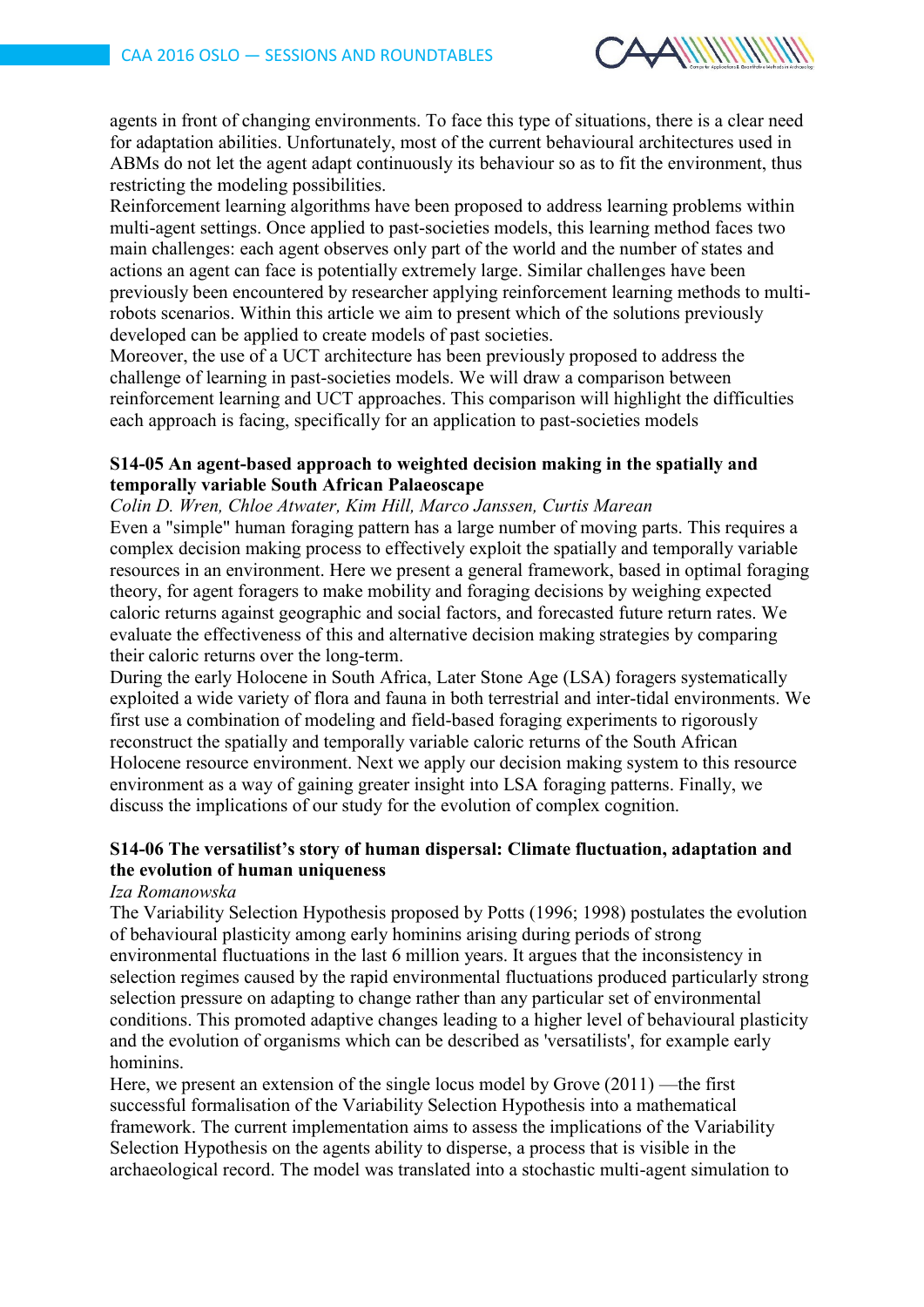

investigate the dynamics between individuals with different positions and range on the adaptative spectrum (including the 'versatilist' individuals) within a non-homogenous population. The particular focus of this presentation is on the spatial structuring of the migration wave and the question of what characteristics of the original population play a role in its ability to disperse.

# **S14-07 Dates and dispersions: Examining the spatio─temporal boundaries of the Guaraní expansion into the La Plata basin with Monte Carlo methods**

# *Phil Riris, Fabio Silva*

The direction and timing of the Guaraní expansion into the La Plata basin from an Amazonian origin is a matter of no small debate in the study of South American indigenous cultures. The short timeframe of the Guaraní expansion (2000–500 BP) during the late Holocene, as well as the distances involved, are both used to explain it as the result of the migration of significant numbers of people in a classic "wave of advance". The process is further broken down into "pulses" punctuated by periods of relative stasis in which colonization through the valleys of major rivers was halted or slowed. These factors, combined with a broad base of empirical data from decades of research, provide the impetus for refining established chronologies of the Guaraní dispersal.

We use a published database of georeferenced dates to model its spread at the beginning of the Common Era from a presumed entry point until the time of European contact at its known limits at the La Plata delta and Atlantic coast of Brazil. Using regression models and Monte Carlo methods, we examine the dispersal in order to constrain the probable start dates for entry into different zones. Additionally, we investigate the notion that Guaraní groups enveloped large sectors of terrain contiguously as the result of demographic pressures that were interspersed, as noted, with hiatuses of comparatively little movement.

We place our findings in the context of preceding archaeological, ethnographic, and ethnohistorical knowledge on this uniquely South American process of indigenous dispersal. Suggestions for further work to improve the scenarios we present are offered, following the note by Brochado (1984) that in the study of Guaraní archaeology, "computer modelling is probably the only way to achieve refined estimates of population growth" in the La Plata basin.

## **S14-08 An agent-based modelling approach to a complex problem: Economics and demography of the first farming expansion in the Balkans**

## *Andrea Zanotti, Richard Moussa, Jean-Pierre Bocquet-Appel*

How can we see demo-economic processes in the archaeological record? How is the pioneer front of a Neolithic farming society demographically and economically structured? What are the differences in the structure of the population between zones of expansion and zones of increasing density? These questions become especially difficult to answer the farther back in time we study. Here we use an agent-based modelling approach to examine the spread of the first farmers through the Balkans during the Early Neolithic, specifically focusing on the demo-economic impacts of the spread of agro- pastoralism in this region. In this model we combine archaeological records with ethnohistoric and paleodemographic inferences. These are layered on a realistic dataplane built by paleoclimate and soil fertility estimates. Agents interact on this landscape and follow a demographic and economic model in order to simulate the functioning of the Neolithic farming system. Our results provide possible scenarios for the expansion of the first farmers in the Balkans. The agent- based modelling approach permits the exploration of demo-economic structures that are unobservable in archeological record.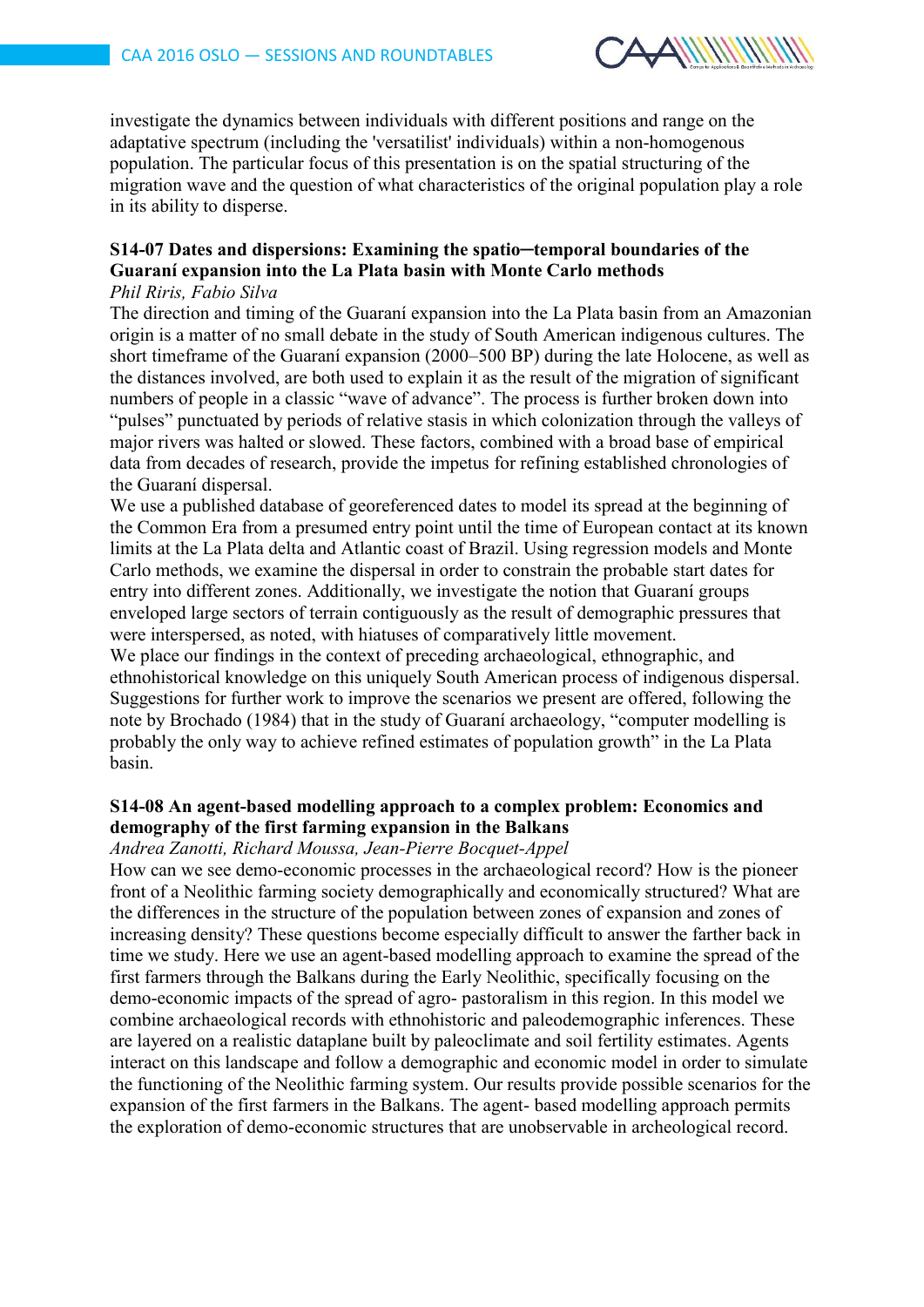

# **S14-09 An agent-based modeling framework for Out of Africa hypotheses**

*Ericson Hölzchen, Christine Hertler*

The "Out of Africa" theory states that the genus Homo originated in Africa and from there dispersed across Eurasia. At least two different dispersal events can be distinguished. On the one hand there were the dispersals of archaic Homo such as Homo ergaster/erectus or even earlier forms which took place around 2 million years ago. We summarize these dispersals under "Out of Africa 1". The dispersals of modern humans took place around 130 thousand years ago. We summarize these dispersals under "Out of Africa 2". The underlying mechanisms for both dispersal events remain under debate. Currently, there are several hypotheses that try to explain these dispersal events with environmental, biological, or cognitive changes, resources and/or competition. There is currently no accepted formal representation of Out of Africa hypotheses which allows testing and comparing them on a quantitative basis. We propose agent-based modeling as an adequate method to explicitly represent Out of Africa hypotheses. An agent-based model consists of agents, an environment and rules of interaction. We apply this structure to model early hominins who interact with a Pleistocene environment. We present an agent-based modeling framework that is based on the most common Out of Africa hypotheses from literature and their associated driving factors. This framework allows the generation of testable and comparable agent-based models of various Out of Africa hypotheses and their subsequent quantification.

#### **S14-10 Testing archaeological narratives of the spread of rice cultivation in Asia Cancelled***Fabio Silva*

Often in archaeology, narratives are created based on a limited assessment of, or a qualitative take on, the data. This is the case when positing centres of technological or subsistence innovation, which often rely on the, limited and frequently biased, available archaeological evidence. Such approaches are prone to criticism by those who raise concerns that future archaeological finds, in less sampled regions, might completely disprove, or otherwise change, the archaeological story. One example of this is the debate over the origins of rice cultivation in Asia (cf. [1]). There is a need for a framework that can explicitly evaluate the proposed narratives against the wider archaeological record and weigh the evidence in favour of each, while, at the same time, penalise more complex narratives. Such a framework, based on the interface between Information Theory and Likelihood Statistics is here implemented. It is based on the numerical modelling of dispersals and subsequent comparison to the available (dated) archaeological data. Goodness-of-fit is obtained from a quantile regression [2] of the archaeologically inferred age versus a least-cost distance from the putative origin(s). The Fast Marching Method is used to model least-cost distances based on simple geographical features (cf. [3]) and the model's parameters are estimated using a Genetic Algorithm that maximizes the likelihood. Model selection is then conducted using Akaike's Information Criteria (cf. [4]) which allows for a quantification of the weight of evidence in favour of each model/narrative. As a case study, an extensive database of archaeological evidence for rice across Asia, including 400 sites from mainland East Asia, Southeast Asia and South Asia was used to compare several models for the geographical origins of rice cultivation and its subsequent spread. The results indicate that a model with two independent centres of innovation (in the Middle and Lower Yangtze) is supported by the entirety of available archaeobotanical evidence for the presence of cultivated rice in Asia (cf. [1]).

[References]

[1] F Silva, CJ Stevens, A Weisskopf, C Castillo, L Qin, A Bevan and DQ Fuller (2015). Modelling the Geographical Origins of Rice Cultivation in Asia using the Rice Archaeological Database. PLoS ONE 10(9): e0137024. doi: 10.1371/journal.pone.0137024 [2] R. Koenker (2005). Quantile Regression. Cambridge: Cambridge University Press.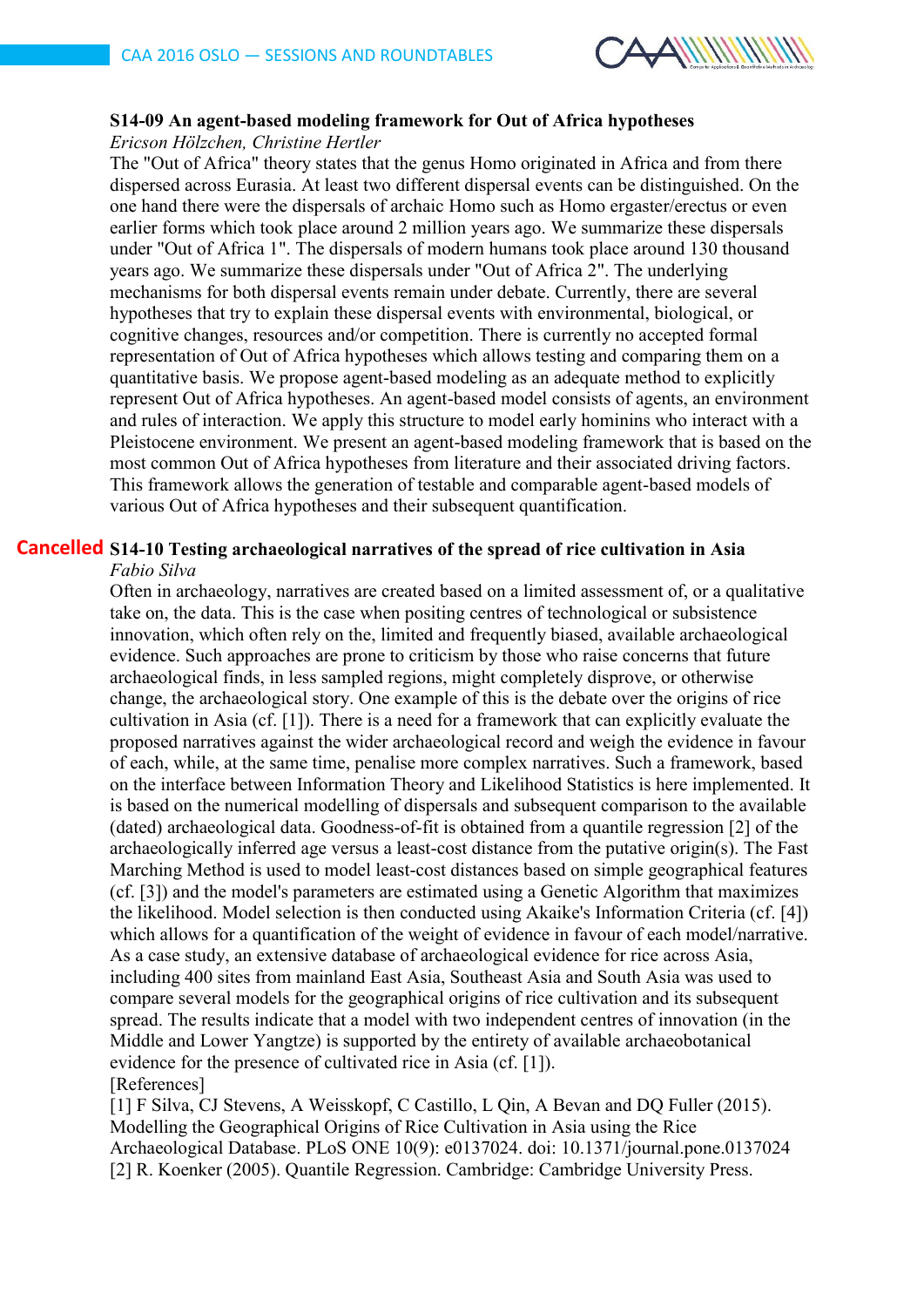

[3] F. Silva and J. Steele (2014). New methods for reconstructing geographical effects on dispersal rates and routes from large-scale radiocarbon databases. Journal of Archaeological Science 52: 609ÔÇô620. doi: 10.1016/j.jas.2014.04.021

[4] KP Burnham and DR Anderson (2002). Model Selection and Multimodel Inference: A Practical Information-Theoretic approach. 2nd ed. New York: Springer.

## **S14-11 An agent-based empirical model of collective seasonal hunting**

#### *Florencia Del Castillo*

This work presents an ethnoarchaeological model of collective seasonal hunting to track the interactions among hunters and guanacos-prey (one of the most abundant and ecologically important mammal species of Patagonian steppe) in a well-known ethnohistorical scenario of Patagonia hinterland. The conceptual model was developed based on ethnographical and historical data from an indigenous society from North Patagonia. We model a place of guanaco hunting named Yamnagoo by the ethnic group gününa këna during XIX century. The data used to design this complex space of hunting, come in part from the description made by European explorers from the XIX century and from ethnographic descriptions of one of the most uninhabited region of South America.

The model was developed to address the interactions between collective hunting organization and the guanaco's capacity to respond and react to it. Therefore, we design a model with collective hunting strategies based on search, stalk, chase, food processing, consume, and prey discard. With the model we experiment with a large number of hunting attacks to quantify how the environmental variables, geographical constrains and communication between hunters, affect density, speed and motion of hunter-agents and guanaco-agents. The aim of the model is analyse and explore how cooperation activities and the role of information transfer in hunting interactions works and how ethnoarchaeological data can be useful to understand social Dynamics in prehistory. The model is validated by comparing the simulation results with archaeological fieldwork and survey.

## **S14-12 The emergence and process of formation of the La Tène cutlture settlement system in Upper Silesia (Southern Poland and Northern Czech) in the light of the simulation modelling**

#### *Jan Zipser*

The paper presents findings of research regarding recreation of the processes involved in the taking up of the Upper Silesian area (Southern Poland and Northern Czech) by the La Tène culture settlement, as well as in the formation of its structure, in the context of already existing theories.

Two diffusion simulation models were applied (Probabilistic Model for Residential Growth – also called UNC Model and Intervening Opportunities Model) in relation to the theories regarding the direction of the settlers' influx; the hypothesis referring to the reasons behind the emergence of the presently known settlement pattern; and the interactions between the potential environmental conditions and the detailed course of the settlement system expansion.

The introduction of the two simulation modelling procedures into the research of the La Tène culture settlement in the studied area demonstrated high statistical correlation with the mapped, prehistoric settlement system of the La Tène culture. It also brings respectable basis for interpretation of the settlement processes, not only in the studied case, but presumably also of other prehistoric cultures in different geographical conditions or cultural landscapes.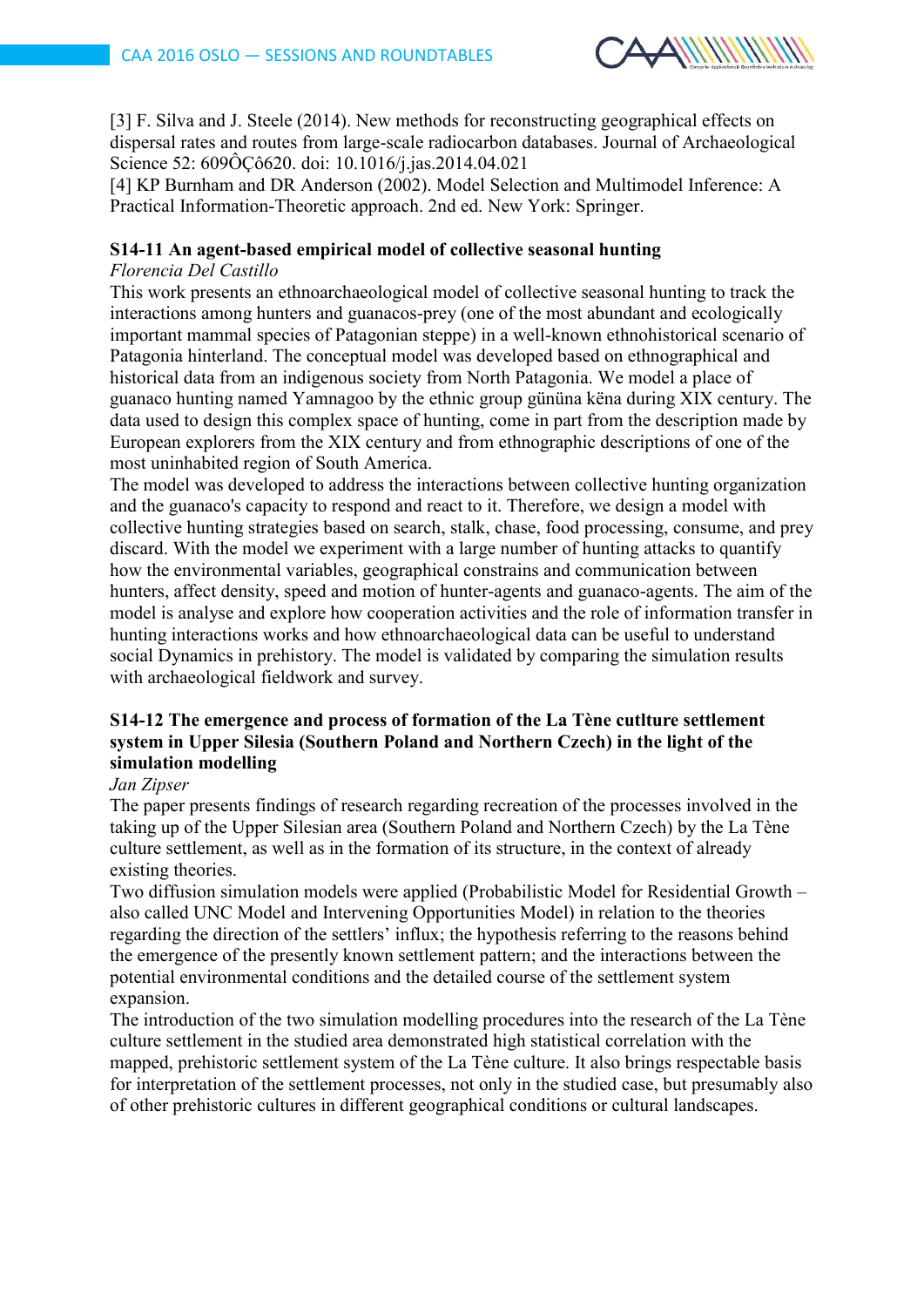

# **S14-13 Can you analyse that? Fitting simulations to idealised outcomes for the origins of farming**

#### *Elizabeth M Gallagher, Mark G Thomas, Stephen J Shennan*

Monte-Carlo simulation is a powerful tool for exploring model behaviour and sharpening intuitions about prehistoric processes. Model-based inference requires empirical data, both to assess relative support for alternative models and to estimate model parameter values. However, inference on prehistoric processes is sometimes challenged by a lack of quantitative and ascertainment bias-free data, and often only general outcomes of past processes are known. In addition, when Monte-Carlo simulation is used to explore model behaviour, this is often done via a fix-all-but-one approach, whereby parameters are set at some default values and then varied one at a time. Such an approach will fail to capture many of the subtleties of parameter interactions.

In this study we examine the origins of agriculture by applying Monte-Carlo simulation to a model first proposed by Bowles and Choi [Bowles S, Choi J-K (2013) Proc Natl Acad Sci USA 110(22):8830–8835]. We vary 11 parameters simultaneously within defined ranges over 12 million simulations to ensure better exploration of parameter space. We also introduce a new method—fitting to idealized outcomes (FIO)—which permits identification of potential parameter interactions. Our FIO approach is analogous to approximate Bayesian computation and allows us to infer the optimum conditions under which farming would evolve, given our model. Our results reveal previously unidentified model behaviours. By setting our 'ideal outcome' as farming being fully established by 9,000 yBP, we show that the key factors for its emergence include farming-friendly property rights (supporting Bowles and Choi's original work), group structuring and size, and conservatism . Furthermore we find that for farming to emerge it is not essential for farming productivity to be greater than that of foraging.

#### **S14-14 Everything seems possible: Exploring the parametric space of a simulated prehistoric scenario**

#### *Juan Antonio Barceló, Florencia Del Castillo Bernal*

Simulated scenarios allow exploring (by altering the variables) the entire possible range of outcomes for different past behaviors. Therefore, the starting point of the explanation of social systems by means of computer simulation is not the simulation of one particular system but the investigation of the mathematically possible development of specific classes of model systems (pure systems). As these pure systems usually generate a lot more different paths of development than are known from real human history, the automated archaeologist has to limit these possibilities by introducing known social constraints from social reality. The socially interesting question is then why these constraints appeared in reality. Each one of the resulting "simulations" of a historical trajectory of events can be used both to experiment with a theory of historical transition and social change (parameters are manipulated to test for predicted differences) and as a demonstration tool (parameters are manipulated to test for predicted robustness). In this paper we present a way of using experimentally a simulated universal model of a hunter-gatherer past, in which manipulations are allowed for agent- level parameters to test the global implications of behavioral assumptions in the case of small-scale prehistoric societies, but also it is allowed to manipulate global parameters to test a macro theory about the dynamical implications of social behavior assumptions in the case of more complex societies. Different initial parameters are fully explored, and all possible combinations between them (Initial number of households, household size, mean resource on patch, technological efficiency at start-up, mobility, internal change rate). The paper presents how variation in those parameters affect total survival, technology transfer, social interaction, intensity of cooperation, cultural diversity and social polarity.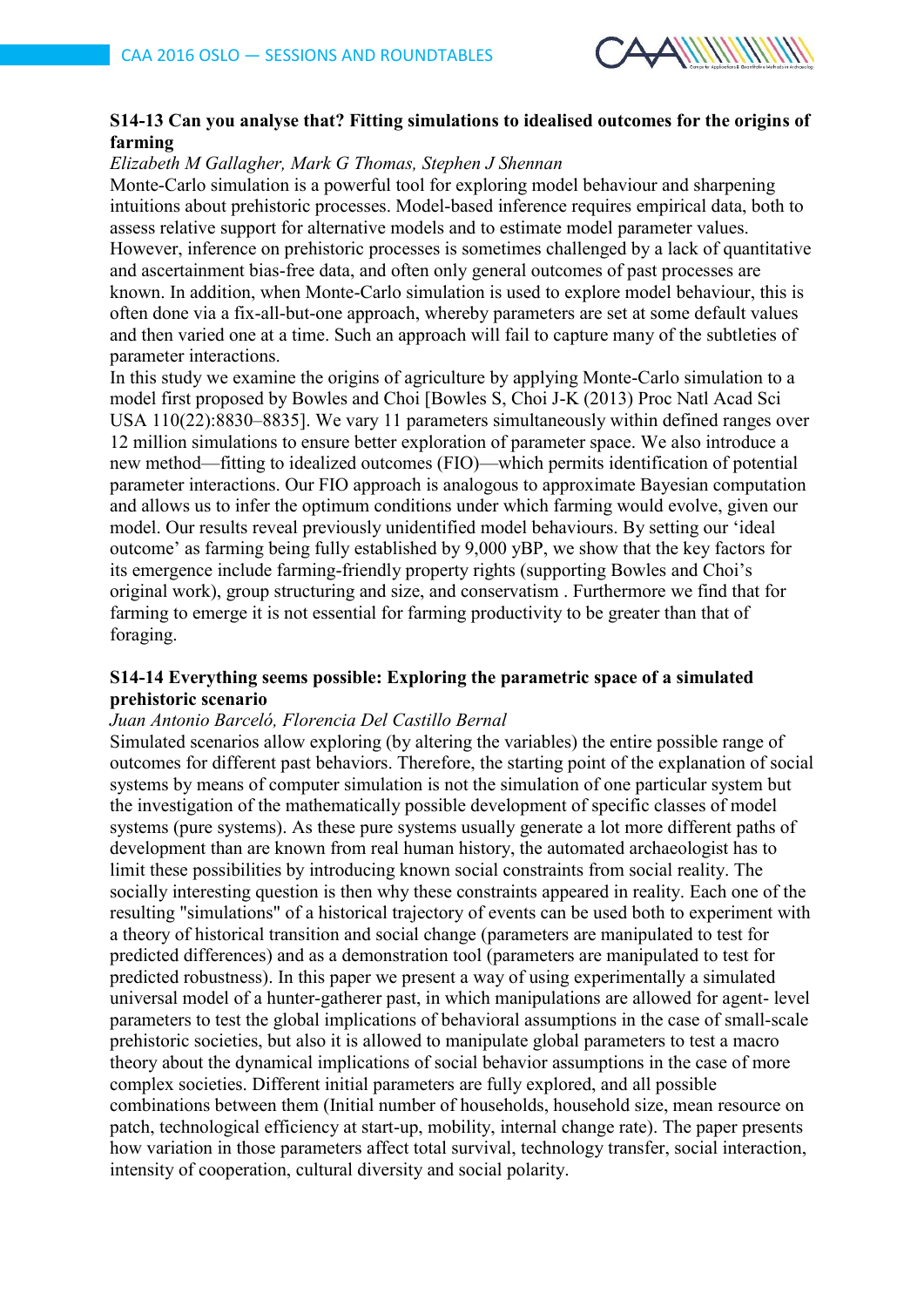

## **S14-15 Evolving hominins in HomininSpace─Genetic Algorithms and the search for the perfect Neanderthal**

# *Fulco Scherjon*

Genetic Algorithms (GA) are evolutionary computational techniques inspired by natural selection in which individuals participate in a search for optimal results. HomininSpace (HS) is a large scale realistic agent-based modelling and simulation system exploring hominin dispersal through reconstructed landscapes in the deep past. A case study in HS implements Neanderthals moving through North-west Europe where simulated presence is scored against radiometrically dated archaeological sites (checkpoints). Model parameters influence agent behavior and GA are implemented in an automated scan for that specific parameter combination that produces a Neanderthal agent that best matches the archaeology. The underlying research question for the implementation of HS is the characterization of the effects of the different parameters on hominin behavior in the landscape. 6000 simulations were run with randomly constructed parameter combinations. Statistical analysis (principal components analysis and cluster analysis) are used to determine the influence of each parameter in simulations with high scores. But the total dimensions of the parameter space (23 parameters) is simply too large for an exhaustive parameter sweep guaranteed to find the perfect Neanderthal.

In an effort to optimize that search GA techniques are applied against the set of simulated parameter combinations and their simulation results. Each unique combination of parameter settings is taken as an individual that participates in the automated search. Tournaments are organized to select high potentials, and randomly mixed pairs of successful parents produce hopefully more successful offspring (new combinations). Better scoring individuals are also point mutated on a single parameter to create even more new combinations. Simulation results for the new parameter combinations are added to the pool of individuals that participate in the following tournament rounds. This paper presents the preliminary results and the characterization of some very good Neanderthals.

## **S14-16 Content or context? Model selection of settlement growth models using entropy maximization**

### *Xaver Rubio-Campillo, Rinse Willet*

Entropy maximization is one of the most popular computer models used in archaeology. This family of simulations was designed to explore transport flows in urban and regional geography. The original model was transformed into a high-level methodology designed to explore any scenario where the size of a set of entities is related to spatial interaction. Several archaeological studies applied the methodology to settlement dynamics, thus exploring how geography and interaction could expain the observed size of sites. Recent developments have adapted the framework to the particularities of the field introducing concepts such as uncertainty, decision-making and the study of evolutionary trajectories.

These models characterize settlement growth as a combination of two factors: the intrinsic interest of the location and its relation within the network of settlements. The system is then iterated while updating the importance of each settlement until an equilibrium is reached. The main challenge of the model is to define parameter values for a) the hypothetical intrinsic interest of each site, b) the interaction decay over distance and c) the relative weight of the two components. Beyond the entropy- maximising approach, parameter estimation and comparison between competing hypotheses are two common challenges while evaluating how formal models match evidence under uncertainty.

This work evaluates the plausibility of different entropy-maximising models in the case study of Roman Asia Minor. A hierarchical model integrated the alternate hypotheses and data